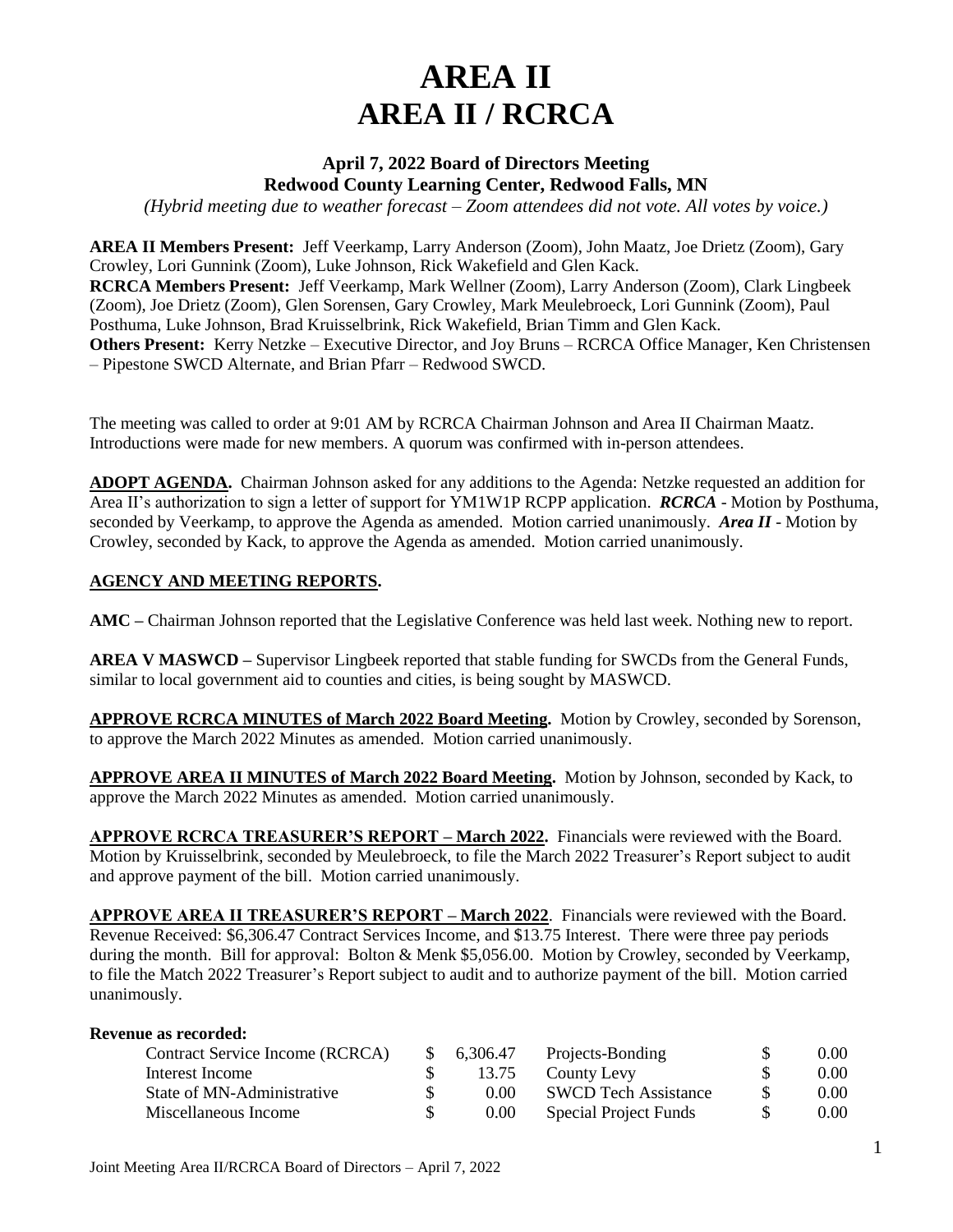| Paid bills are summarized below: |    |           |                              |    |                |
|----------------------------------|----|-----------|------------------------------|----|----------------|
| Administration                   | \$ | 22,636.08 | <b>Office Supplies</b>       | \$ | 0.00           |
| <b>Bonding Project Funds</b>     | \$ | 0.00      | Other Insurance              | \$ | 0.00           |
| Capital Outlay                   |    | 0.00      | Postage                      | \$ | 0.00           |
| <b>Contract Services - RCRCA</b> |    | 1,517.12  | <b>Professional Services</b> | \$ | 6,320.00       |
| Directors' Expense               | S  | $0.00\,$  | Project Expenses Paid        | \$ | 0.00           |
| Directors' Insurance             | J  | $0.00\,$  | <b>Project Permit Fees</b>   | \$ | 0.00           |
| <b>Employee Expense</b>          |    | 0.00      | Rent                         | \$ | 837.00         |
| <b>Field Supplies</b>            | J  | 0.00      | Telephone                    | J  | 57.19          |
| Investigating & Testing          | S  | 0.00      | <b>Utilities</b>             | \$ | $0.00^{\circ}$ |
| Maintenance & Repair             | \$ | 1,579.93  | Vehicle Expense              | \$ | 1,030.81       |
| Miscellaneous Expense            | \$ | 44.34     | <b>Continuing Education</b>  | \$ | 0.00           |
| Insurance                        | \$ | 0.00      |                              |    |                |
| <b>Bill for approval:</b>        |    |           |                              |    |                |
| <b>Professional Fees</b>         | \$ | 5,056.00  |                              |    |                |

### **RCRCA – COST SHARE APPLICATIONS/AMENDMENTS/CANCELLATIONS/PAYMENTS.**

Netzke presented six new cost share contracts: two for the Plum Creek CWF Grant: Holly 8 – Murray Grade Stabilization and Holly 9 – Murray Dam Repair; and four for the Pell Creek CWF Grant: North Hero 27 – Redwood Grade Stabilization, Ann 6 – Cottonwood WSCBs, North Hero 19 – Redwood and North Hero 30 – Redwood both Grassed Waterways. Motion by Meulebroeck, seconded by Posthuma, to approve all the cost share contracts as presented. Motion carried unanimously.

### **EXECUTIVE DIRECTOR'S REPORT.**

• Server & Email Issues – The Area II/RCRCA server had a power supply unit and 1 of the 4 hard drives go out this month. Repair was \$152 for parts plus SW/WC's labor. The 5-year warranty has now expired, and Dell does not offer an extended warranty as one was sought prior to expiration. We are being advised to move to cloud-based storage and backup that is safe, reliable and affordable. In lieu of replacing the server (quoted cost of \$11,000), both organizations will migrate to Microsoft 365. This is a subscription service that you pay per-user, instead of per-computer, at about \$21/month/user.

RCRCA continues to have hacking attempts from a China location. Additionally, the website software provided by NetPoint is not up to date and causes headaches for Joy. NetPoint doesn't appear to be in a hurry to update the software despite requests. It has been advised that both organizations leave NetPoint for website hosting and transfer to GoDaddy. Area II's domain is already through GoDaddy, so the website would need to be rebuilt/redesigned, and Area II staff would have new email addresses. As for RCRCA, NetPoint owns the RCRCA.com domain name which will be requested when we leave. We don't anticipate any problems keeping the name. Email addresses will remain the same, and the website would also be rebuilt/redesigned using GoDaddy's software. SW/WC is helping with this transition.

#### *AREA II*

• 2022 Bonding Request – Area II's bonding request of \$1.5 million has been introduced as SF 2789 and HF 3059. Netzke has not been informed of any hearings, although virtual House testimony was given in 2021, and Netzke was asked to provide the justification of the increase from \$1.0M to \$1.5M to the Senate Capital Investment Committee earlier this year. The Bonding Tour stop in Marshall last Fall was considered as testimony for this request. Another bill (SF 3044/HF 3028) has been introduced that would appropriate a one-time General Fund appropriation to BWSR to develop a plan to increase water storage in strategic locations across the state. "The plan must: (1) provide money to projects in Area II, the Red River Valley, the Greater Blue Earth River basin, and other areas of the state that are most likely to benefit from water storage projects;…" The bill is authored by Senators Weber, Wiger & Eaton and Representatives Torkelson & Poston.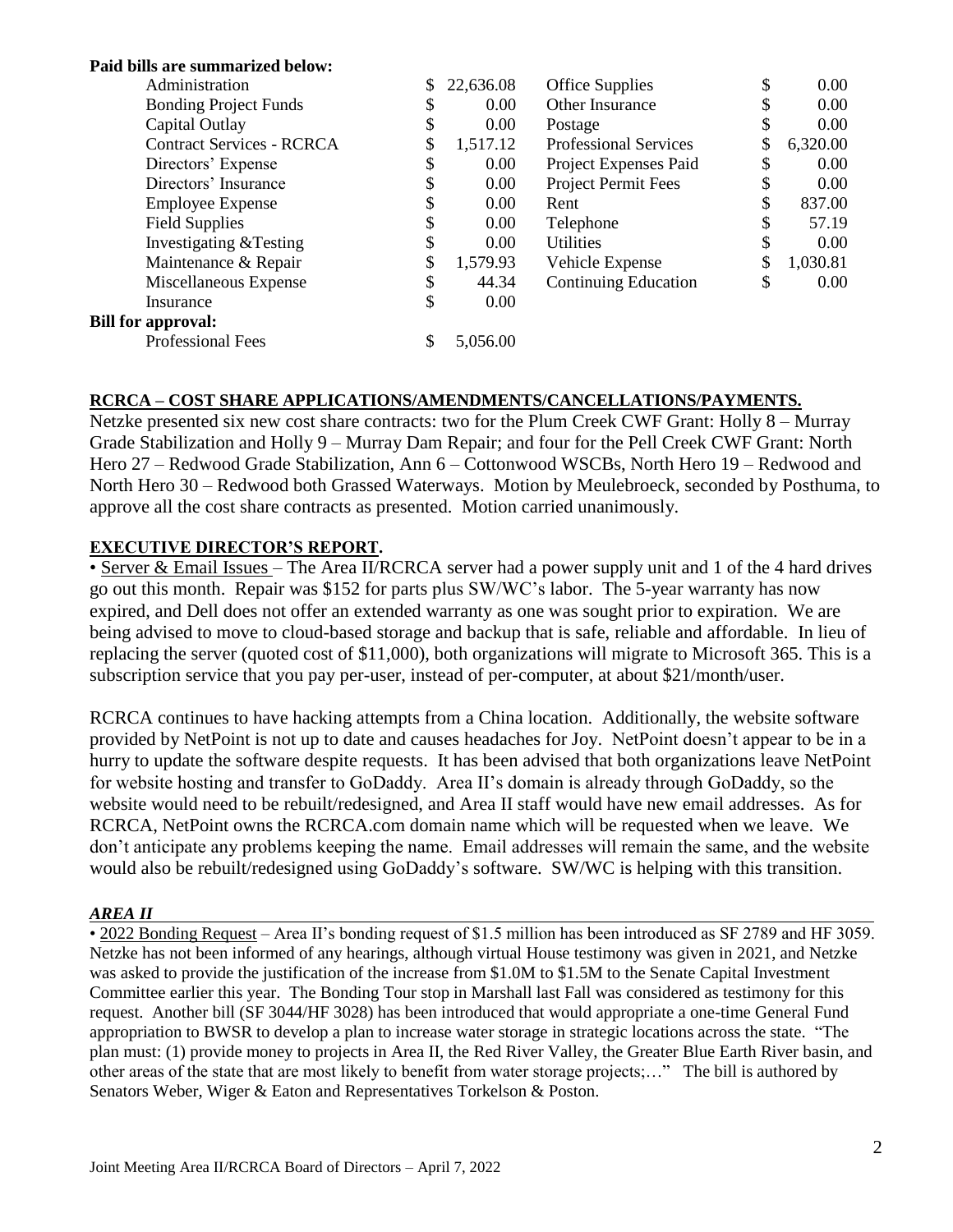• Water Quality and Storage Pilot Program – Due to the newness of this program and only \$1M in funds, only one project is being submitted from Area II – Custer 10 Small Dam, Lyon County. This particular project is permitted by the DNR and USACE, fully designed and shovel ready. Once funded, 0.2860 Wet (Fresh) Meadow wetland credits need to be purchased prior to construction. The RFP requires hydrographs at the "area of interest" AND at the HUC12 outlet, which makes this application more difficult if an entity does not have an engineer on staff. The grant amount requested was \$94,723.84 with \$23,681.00 of local match. Project expenses included: estimated construction cost, engineering, flowage easements and 0.286 wetland credits.

## *RCRCA*

**•** Lake Redwood Dredging – Work this month included:

- 1) **Request to DNR Fisheries**: RCRCA drafted a request letter on February 23 to DNR Fisheries formally requesting an early start to dredging. After much discussion, permission was granted to start April 15 with a few conditions added. RCRCA and JF Brennan agreed to:
	- **a)** Install a floating silt fence upstream of the dam, anchored to both shorelines. Brennan is providing this at no cost to the project.
	- **b**) Begin dredging operations in the western bay, south of Perk's Park, for the first month to keep silt out of the mainstream channel.
	- **c)** 2 turbidity probes will be installed: one downstream of the floating silt curtain, and one at the start of the project on Laser Avenue. Equipment will be provided and installed by MCPA with RCRCA assistance on April 18. The data collected will be downloaded by DNR every 30 days. RCRCA will assist both agencies, and will provide the steel posts, 2x4s and conduit needed for the shoreline access to the data loggers. This data will be collected throughout the dredging season.
- 2) **CDF Outlet Structure**: DNR Dam Safety approved JF Brennan's outlet design on March 16. Per permit requirements, DNR Dam Safety will inspect the structure on April 14.
- 3) **2022 Pre-Construction Meeting**: This meeting has been scheduled for April 11.
- 4) **Time Lapse Cameras**: Shawn is working with the time lapse cameras that will be installed prior to the start of dredging.

• Cottonwood and Redwood WRAPS/TMDLs – The last of the stressor identification information has finally been obtained by MPCA to complete the Cottonwood WRAPS. Both WRAPS and TMDL documents for both watersheds will be placed on public notice in April. The grants expire June 30, 2022 which requires all expenses paid by that date, and the final report to be submitted within 30 days.

• Cottonwood 1W1P – BWSR released the RFP for the 1W1P planning grants. The member counties and SWCDs are anxious to proceed, and to date, resolutions from the counties and SWCDs of Brown, Cottonwood and Redwood have been received. Lyon and Murray will be asked to provide resolutions this month. Applications are due June 10.

• Grant Updates –

- 1) Plum Creek Clean Water Funds Redwood SWCD has received a large allotment of federal 319 funds earmarked for this watershed. MPCA would like to see these funds expended by August 31, 2022.
- 2) Pell Creek Clean Water Funds Once project possibilities are exhausted in Plum Creek, the 319 funds can then be used in the Pell Creek Watershed.
- 3) Cottonwood and Redwood WRAPS/TMDL These grants have minimal balances and expire June 30.
- 4) MN Dept of Ag Pesticide Monitoring Water quality sample collection will continue for these 4 sites, and N Double Lake, by Purchase Order. One site requires less sampling which reduces the income by \$650.
- 5) WPLMN FY20-21 grant will expire June 30. MPCA and RCRCA will begin the 2-year Amendment process in April that will budget through FY23.
- 6) Discovery Farms This cooperative agreement goes until either party chooses to end it.

## **AREA II – ENGINEER'S REPORT.**

*Springdale 24 Small Dam, Redwood County.* We have completed the preliminary design for this dam on the northwest corner of Walnut Grove. Soil borings are needed to complete the Plans. We have been in discussion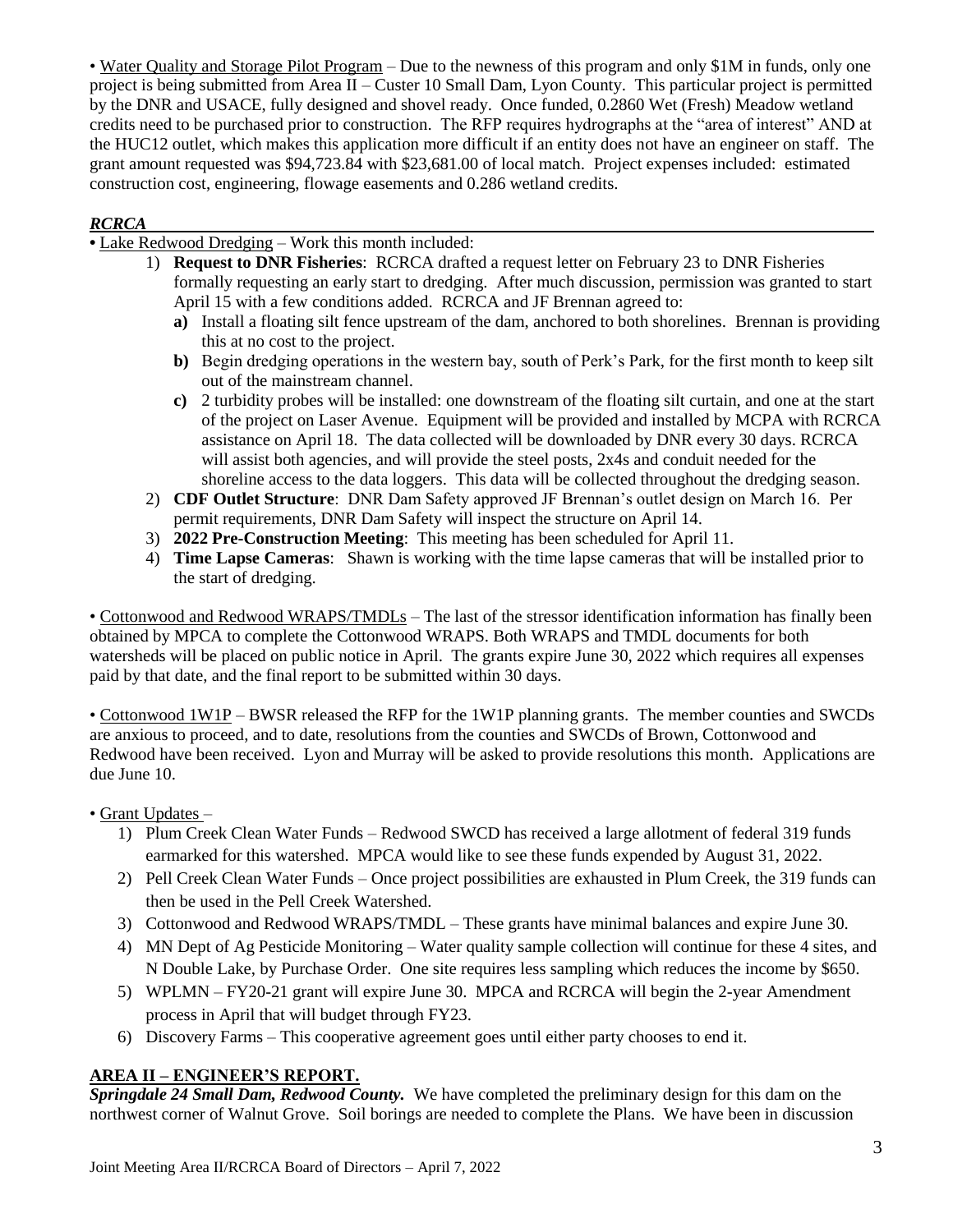with NRCS and DNR Dam Safety regarding what sampling/testing is required by Dam Safety and if NRCS may be able to provide these services. *Island Lake 3 Road Retention, Lyon County.* We met with the landowners and the township regarding this project. All parties are willing to proceed once cost-share funding is secured. *Alta Vista 27 Road Retention, Lincoln County.* We have developed a preliminary plan and cost estimate for this project. The project is at an intersection of two township roads and the location is a safety concern. We met with the township and they would like to proceed. The cost of the project is estimated at \$600,000, so the next task is for the township to find the \$150,000 local match sources. *Lynd 31 Road Retention, Lyon County.* We also met with Lynd township officials about this project. The construction would raise the road about 9 to 16 feet. The estimated cost for this project depends on the option chosen, which ranges between \$330,000 and \$460,000. Again, raising the local match for the project is the next task for the township. *Holly 9 Sediment Pond, Murray County.* We met with the landowner regarding this project. He would like us to redesign the project to move the berm further downstream. The structure is located just upstream of a larger dam and the intent is to create a small ponding area to remove sediment before it flows into the dam pond. We are in the process of completing some additional survey work and redesign. *Holly 9 Small Dam Repair, Murray County.* Ryan West Excavating will construct this project this spring. *Stanley 19 Small Dam, Lyon County.* We have started design work for this dam northeast of Marshall. A wetland delineation has been completed indicating about an acre of wetlands potentially impacted. Design work is substantially completed and a meeting with the landowner is the next step. *Monroe 17 & 24 Water & Sediment Control Basins, Lyon County.* The Monroe 24 project is scheduled for construction by Ryan West Excavating this spring. The Monroe 17 project is waiting for the landowner's decision before proceeding, since the required local match is quite high for these farmable basins. *Holly 10 Small Dam, Murray County.* Design work is nearly complete on this dam located just off of Plum Creek. The site appears to have good storage capacity. We met with the landowner and he is willing to proceed. This is another site in need of soil borings and analysis for DNR Dam Safety review. Funding will likely be available through the CWF grant. *Amiret 36 Streambank Stabilization, Lyon County.* Design work is completed for this small streambank repair project. The eroded streambank is in a pasture area and is threatening a crop field. The landowner will provide funding for the project. The DNR permit was submitted after meeting with the landowner. *Request for Soil Borings.* We have now received two proposals for soil borings, and both have been quite extensive in services and thus high in price compared to past projects. We are exploring the possibility of the NRCS providing these services, although their equipment and laboratory capabilities may not fully meet the needs of the DNR Dam Safety requirements. We are continuing discussions with both in hopes of a suitable arrangement.

**LAKE REDWOOD – Kick-Off Celebration.** Netzke is planning a Kick-Off Celebration on Friday, April 22 to commemorate the start of the dredging project at 1 PM at Perk's Park. The Board requested to have an alternate site if weather is inclement. This date will allow the local legislators an opportunity to attend this event as they currently have Fridays off. Netzke intends to email invitations to: all RCRCA local legislators, all RCRCA member counties and SWCDs, City of Redwood Falls Council and administration, DNR/MPCA/Agency contacts, Newspapers from Redwood Falls, Sleepy Eye, Marshall and Lamberton; KLGR, KNUJ and KMHL radio, and KEYC, WCCO and PBS-Granite Falls television stations.

**RCRCA ADJOURNMENT:** Chairman Johnson adjourned the RCRCA portion of the meeting at 10:13 AM.

**AREA II SOIL BORING RFP UPDATE.** Netzke reported that this topic is unresolved. Hansel has spoken with several folks in the past few weeks. He first spoke with Brandon DuRoe, NRCS Soil Scientist who conducts this work for NRCS projects. Brandon has some limitations to this equipment and analyses. He can only collect auger samples as opposed to split-spoon samples, and cannot drill deeper than 25 feet. DNR State Dam Engineer, Jason Boyle, was then contacted as to what samples and analyses are required. Boyle thought the 25-foot depth was adequate, however split-spoon samples are required. DNR does not feel that the tri-axial sheer, settlement and seepage analysis are necessary for low hazard dams and could be eliminated. The former geotechnical engineer who recently retired has been contacted and is considering the offer. When Hansel returns from vacation next week, he will contact Braun Intertec to relay the Dam Safety requirements and ask if they would revise their proposals without the unnecessary analyses. If the project is being funded with Clean Water Funds, soil borings are an eligible project expense as long as it is proven that the project has more water quality benefits than water retention benefits, as CWF projects normally do not require Dam Safety permits. We hope to have answers by the